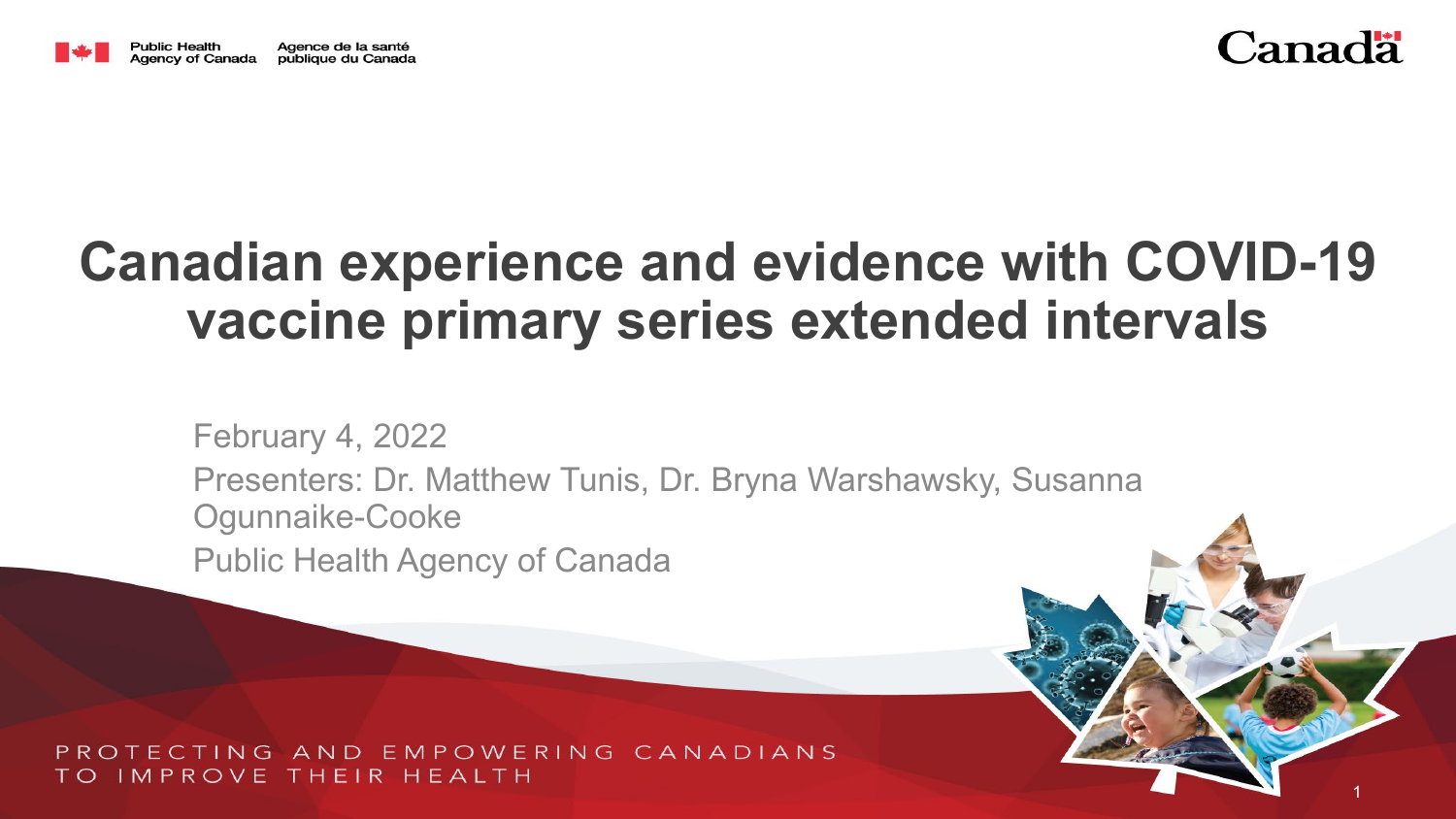# **Outline**

- Canadian program context
- Highlights of evidence informing Canadian recommendations
	- One dose effectiveness and duration
	- Immunogenicity with longer intervals
	- Effectiveness with longer intervals
	- Safety with longer intervals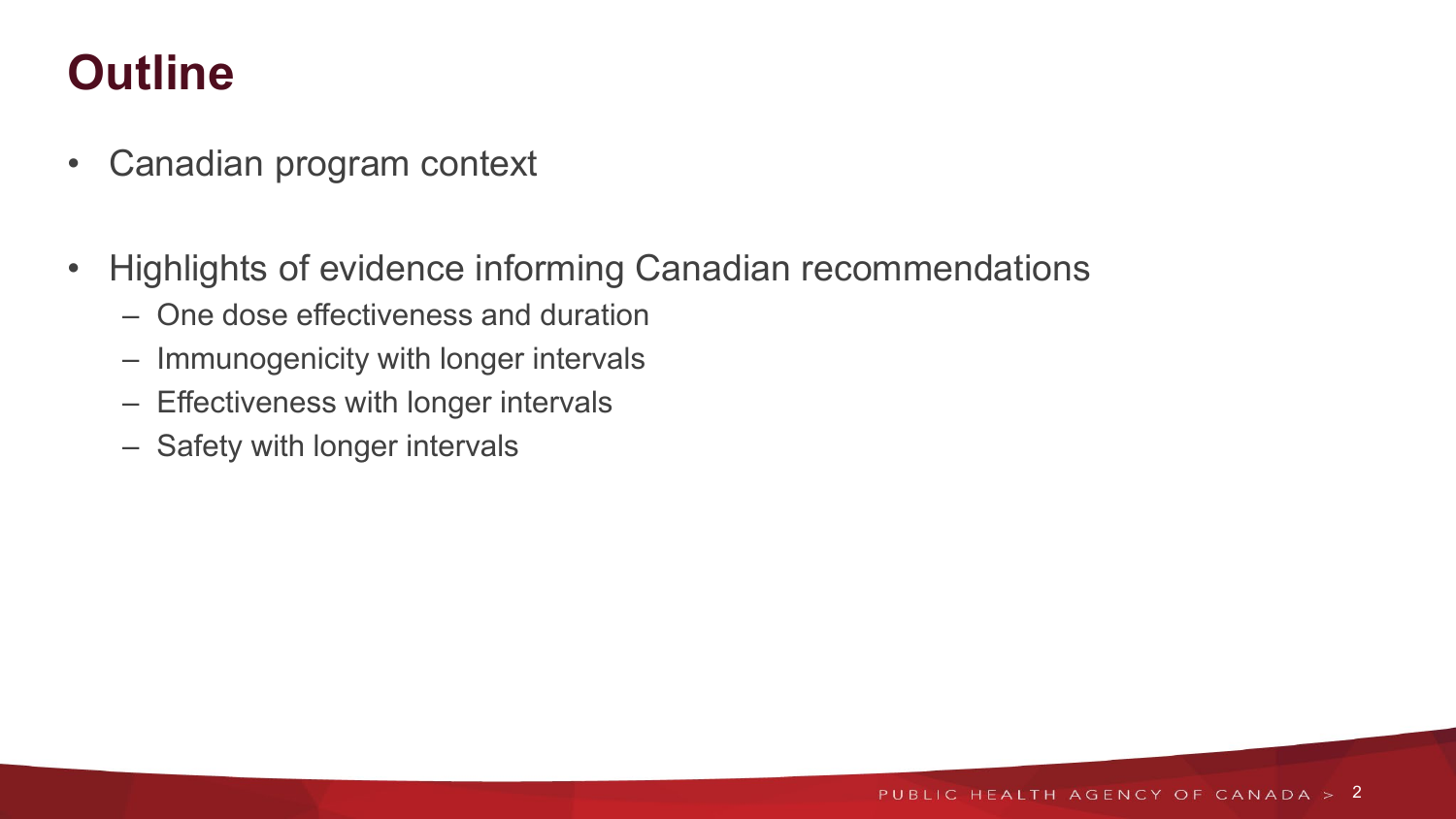# **Canada's National Advisory Committee on Immunization (NACI) has been providing advice on COVID-19 vaccine intervals since 2020**

- Within the Terms of Reference, even under a regulatory Interim Order throughout much of the pandemic, NACI was permitted to issue off-label advice on COVID-19 vaccines as per usual.
- NACI has provided several updates on extended intervals for the primary series as the evidence evolved:

| Alternate interval of 28 days for Pfizer-BioNTech - NACI                                                                           | December 12, 2020                                 |
|------------------------------------------------------------------------------------------------------------------------------------|---------------------------------------------------|
| Quebec's provincial immunization committee (CIQ) recommends first doses to all<br>priority groups before second doses              | December 18, 2020                                 |
| JCVI in the UK recommends 3-12 week interval for Pfizer-BioNTech, 4-12 weeks for AZ,<br>to maximize first doses to priority groups | December 30, 2020                                 |
| Alternate interval preferably within 42 days for mRNA vaccines to maximize first doses<br>to priority groups – NACI                | <b>January 12, 2021</b>                           |
| Up to 4 month interval for all COVID-19 vaccines - NACI                                                                            | March 03, 2021<br>(full statement April 07, 2021) |
| Optimal interval of 8 weeks for adolescents and adults - NACI                                                                      | October 22, 2021                                  |
| At least 8 weeks (5-11 years) - NACI                                                                                               | <b>November 19, 2021</b>                          |
| 4-8 weeks, preferentially 8 weeks - WHO/SAGE                                                                                       | <b>January 21, 2022</b>                           |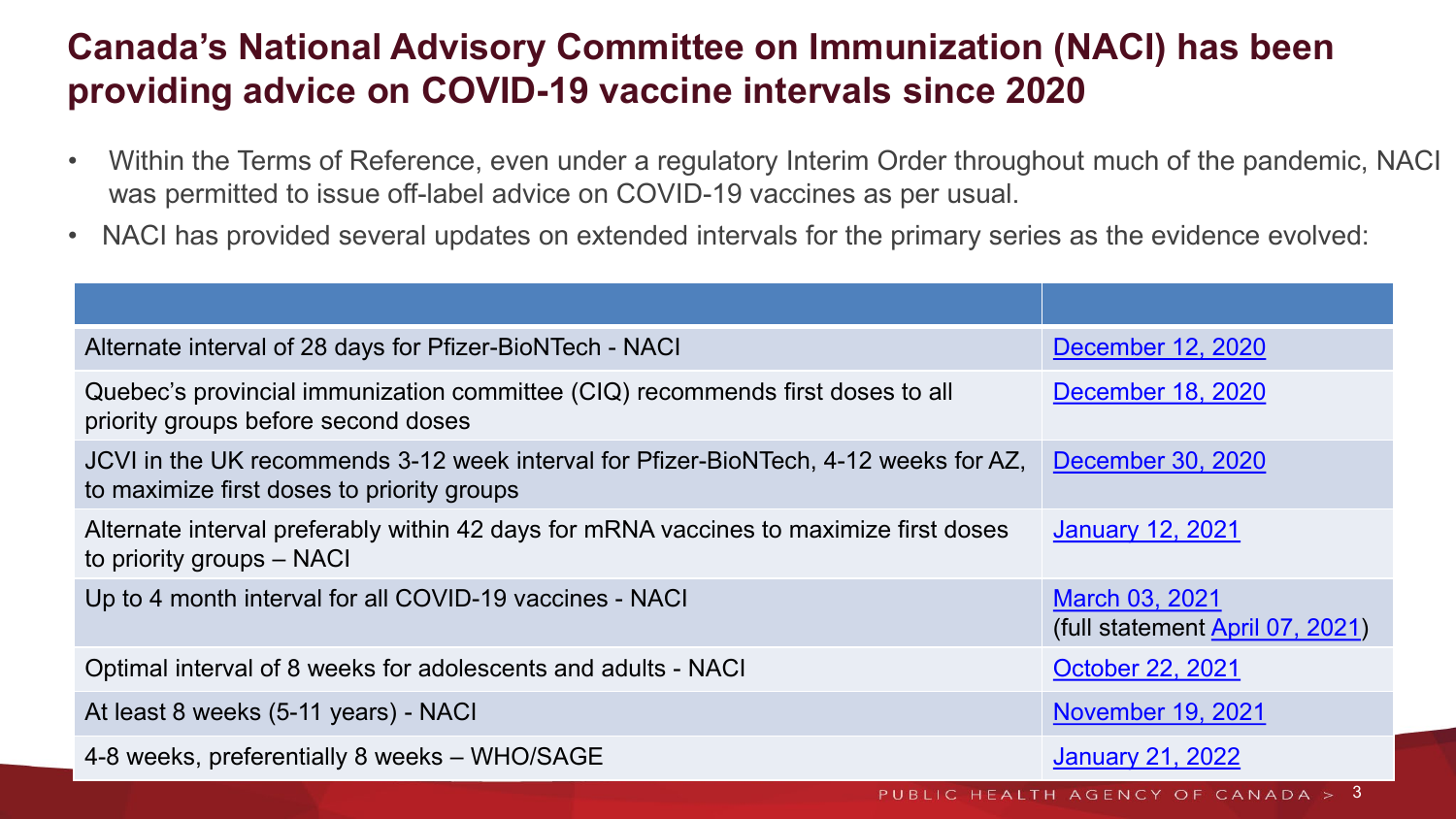# **Core principles informing NACI interval recommendations**

- **Extended interval recommendations for up to 16 weeks were informed by the following key principles**:
	- Triggered by initial limited supply
	- Early vaccine effectiveness assessments of strong 1-dose protection from mRNA clinical trials and Israel, and later from Canada and UK research/surveillance
	- AstraZeneca 2-dose clinical trial showing longer intervals yield better vaccine efficacy
	- Modelling to optimize program impact (in context of limited supply)
	- Immunology/vaccinology principles
	- Equity, ethics, feasibility, acceptability
- **The subsequent move to an 8-week interval was additionally informed by:**
	- Canadian and UK vaccine effectiveness data demonstrating increased protection with longer intervals, plateau around 8 weeks
	- Immunological data on breadth and duration of immune response with longer interval
	- Canadian safety surveillance showing lower rates of myocarditis with longer interval
	- Equity, ethics, feasibility, acceptability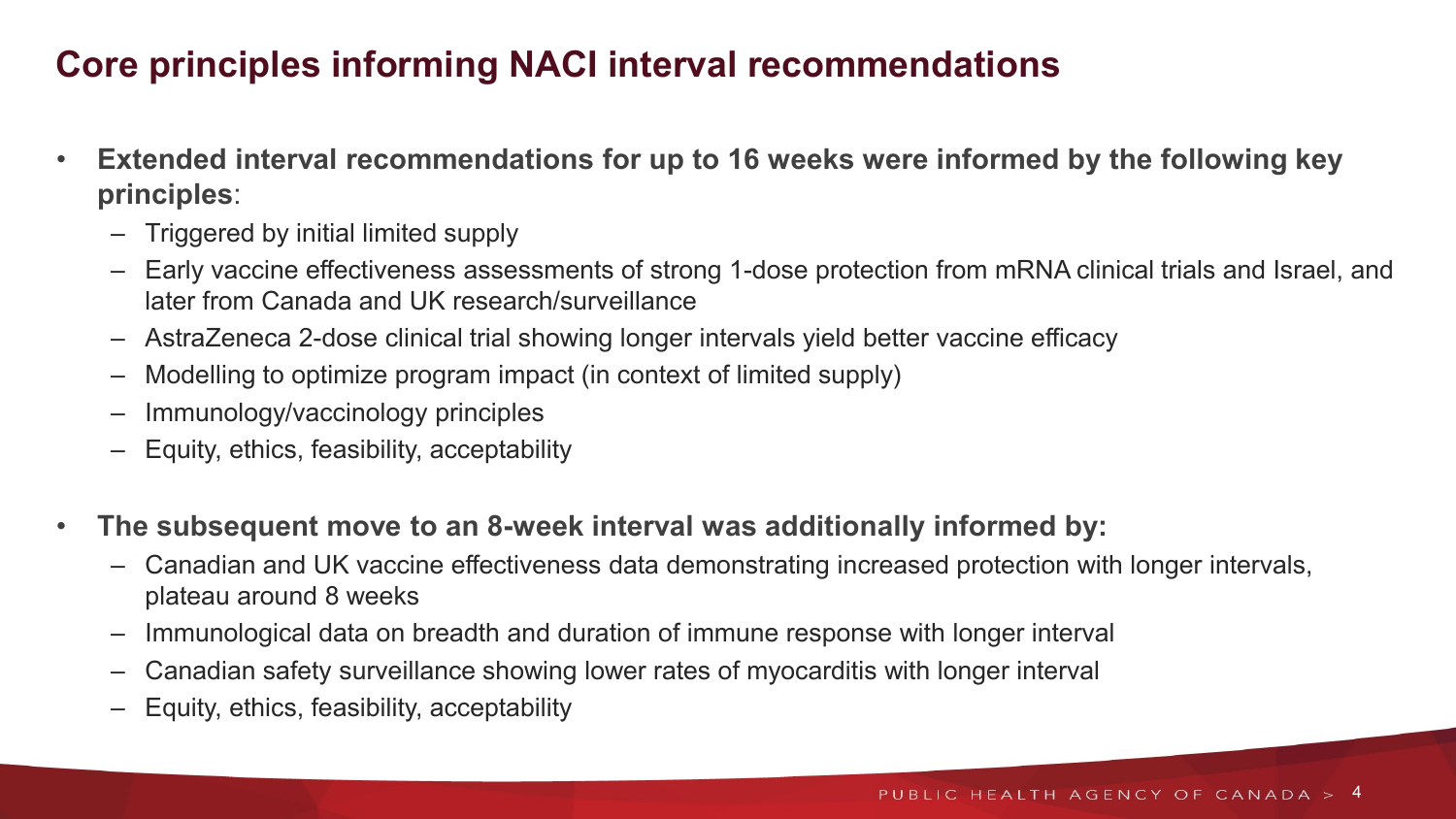## **Immunologic principles regarding longer intervals**

- **1) Affinity maturation**: The longer interval between primary and secondary antigen exposures allows immune memory cells more cycles of affinity maturation to develop higher affinity. This may increase the breadth and/or the neutralization activity of immune responses.
- **2) Less potential for immune interference:** Circulating antibodies may interfere with the immune responses of subsequent antigen exposures for two reasons:

### **a) Epitope Masking:**

Circulating antibodies may occupy antigen binding sites on the surface of the vaccine antigen.

### **b) Reducing antigen availability:**

Antibodies bound to their targets (immune complexes) are cleared via liver and spleen and reduce the pool of available antigen.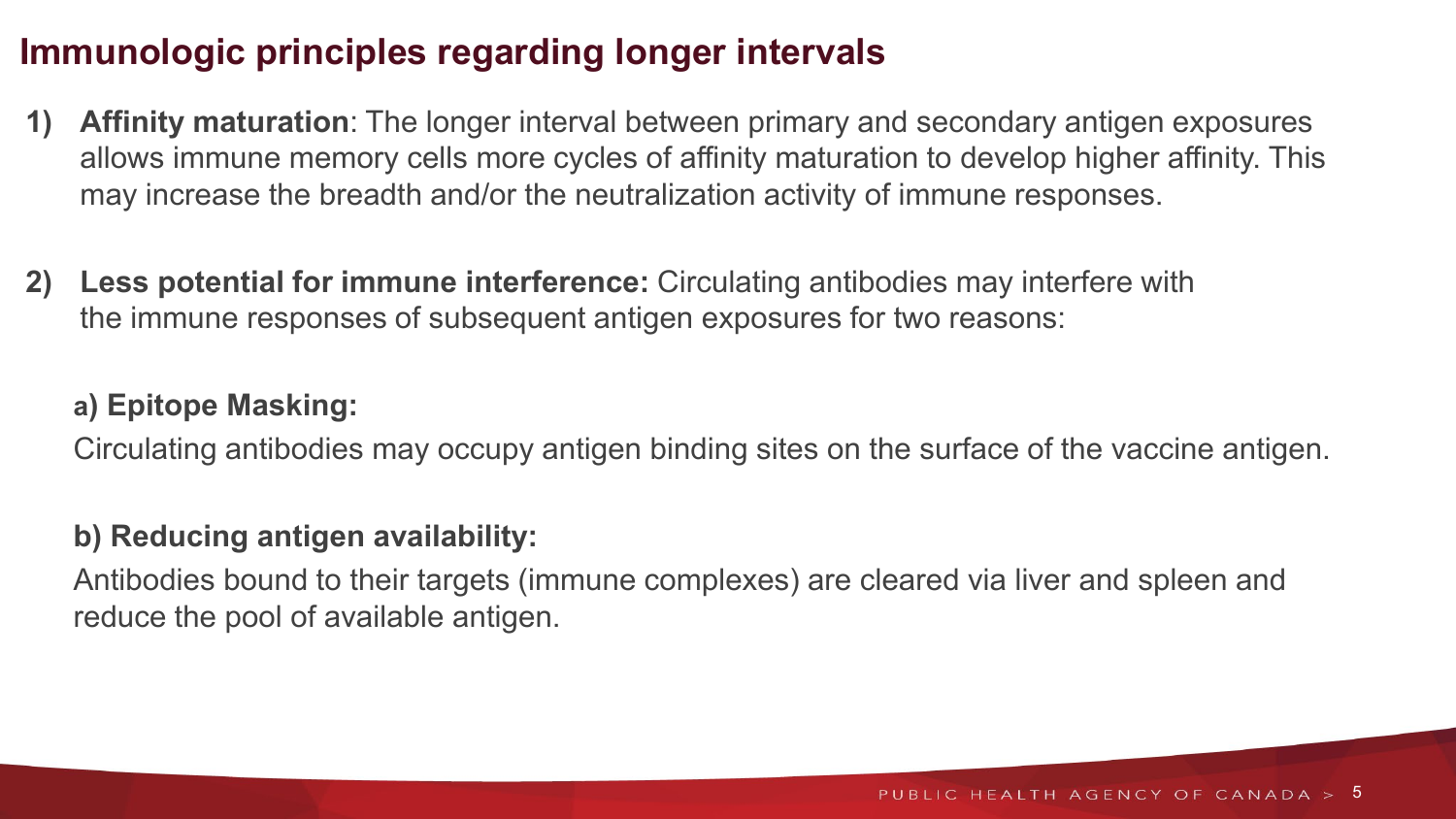### **Vaccine effectiveness between dose 1 and 2**

- Review of one dose vaccine effectiveness published in **National Advisory Committee on** Immunization (NACI) statement on April 7, 2021
	- For the mRNA vaccines, the one-dose vaccine effectiveness data is generally between 60 and 80%, with some lower and some higher estimates
	- Lower than the one-dose efficacy from the clinical trials (92%) and lower than the two-dose effectiveness data (88% to 95%) and two-dose efficacy data (94% to 95%)
	- Protection higher against more serious outcomes (~80% or more)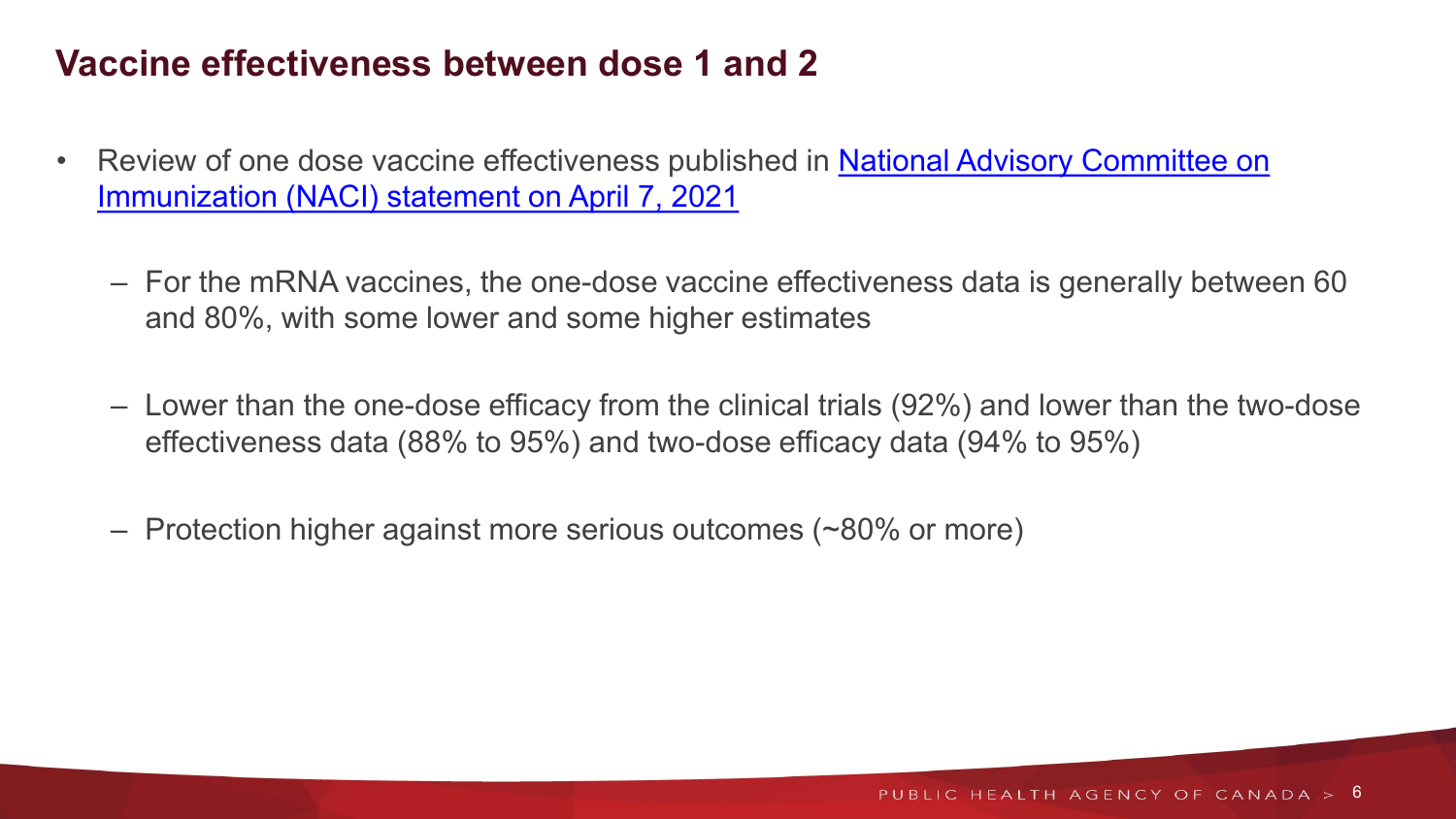# **Duration of protection from symptomatic infection with one dose of Pfizer-BioNTech in England**







Amirthalingam [et al. Serological responses and vaccine effectiveness for extended COVID-19](https://www.nature.com/articles/s41467-021-27410-5#Fig2) vaccine schedules in England | Nature Communications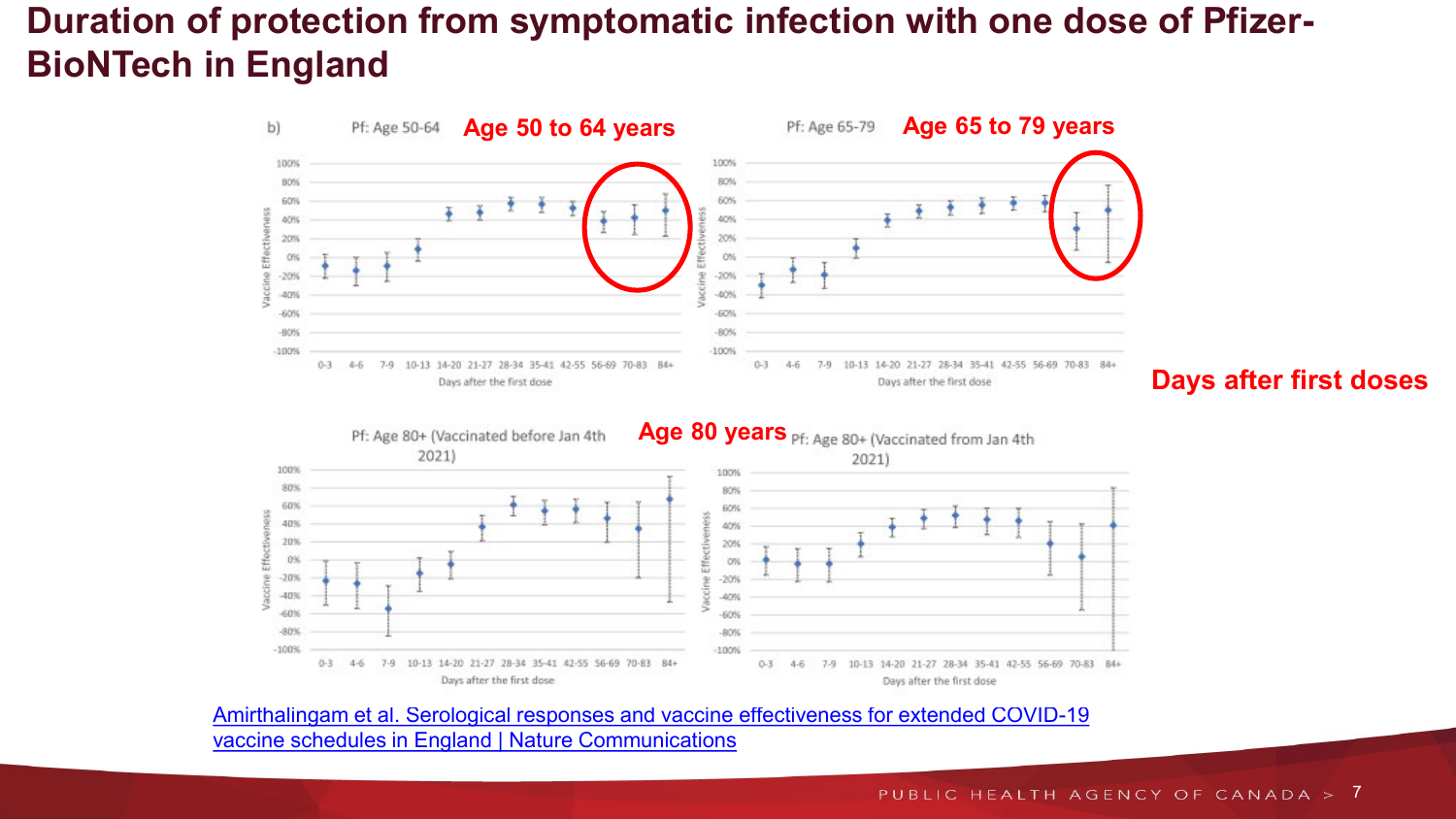**Serologic response in previously uninfected people vaccinated with two doses of Pfizer-BioNTech CONSENSUS cohort in England n=750; 50 years of age and over**

| Interval between dose 1 and 2                         | <b>Geometric mean titre</b><br>(Roche Elecsys anti-S) |
|-------------------------------------------------------|-------------------------------------------------------|
| 19 to 29 days                                         |                                                       |
| Blood collected 14 to 34 days after dose 2 (n=80)     | 694<br>(95% CI: 540 to 893)                           |
| 65 to 84 days                                         |                                                       |
| Blood collected at 7 to 13 days after dose 2 (n=133)  | 7,198 (95% CI: 5,820 to 8,902)                        |
| Blood collected at 14 to 34 days after dose 2 (n=200) | <b>6,703</b> (95% CI: 5,887 to 7,633)                 |
| 85 or more days                                       |                                                       |
| Blood collected at 7 to 13 days after dose 2 (n=9)    | <b>14,437</b> (95% CI: 4,136 to 50,391)               |

Amirthalingam [et al. Serological responses and vaccine effectiveness for extended COVID-19 vaccine schedules in England | Nature Communications](https://www.nature.com/articles/s41467-021-27410-5#Fig2)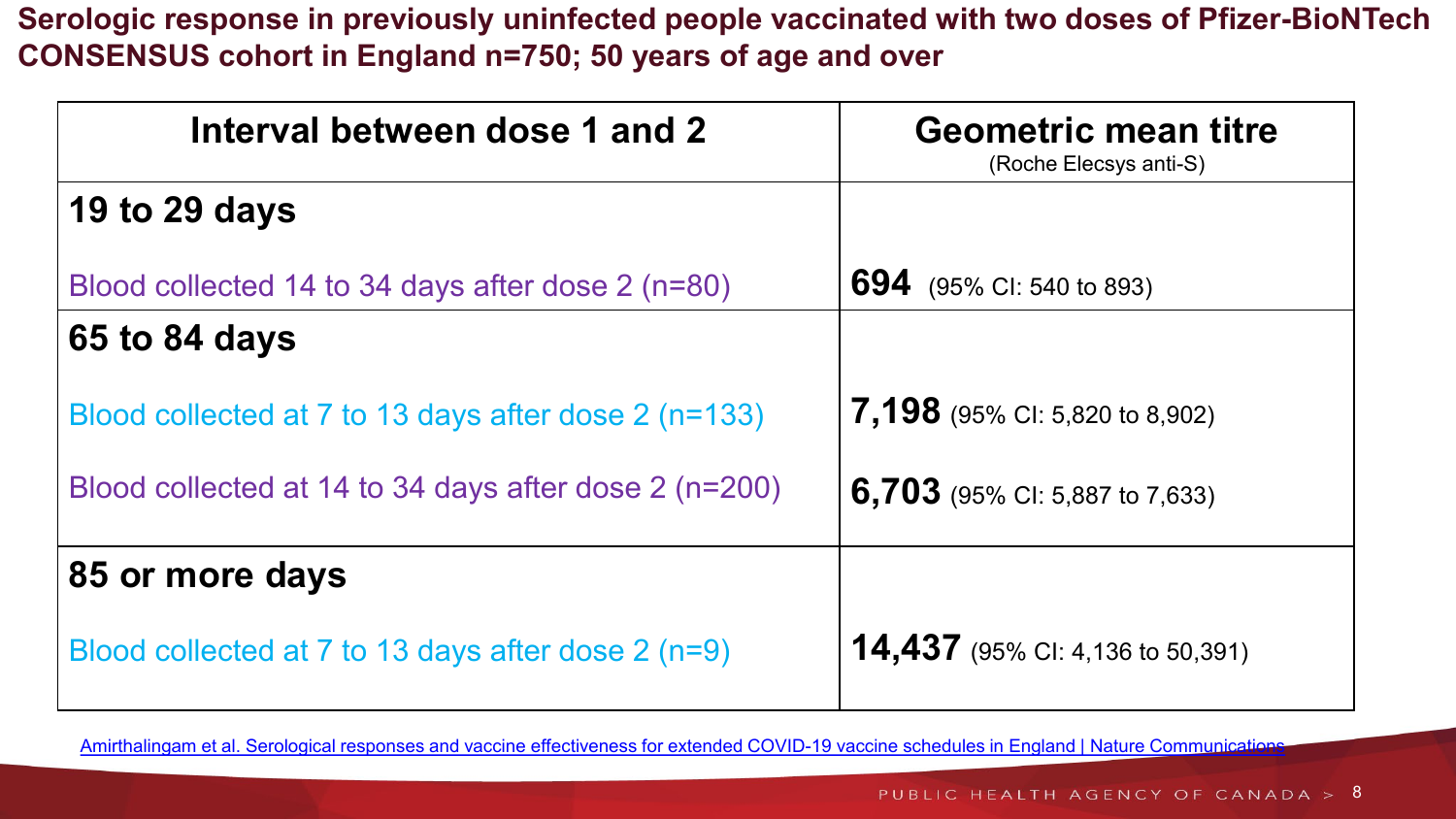### **Post dose 2 vaccine effectiveness of Pfizer-BioNTech based on interval between dose 1 and 2**



Amirthalingam [et al. Serological responses and vaccine effectiveness for extended COVID-19 vaccine schedules in England | Nature](https://www.nature.com/articles/s41467-021-27410-5#Fig2) **Communications** 

PUBLIC HEALTH AGENCY OF CANADA > 9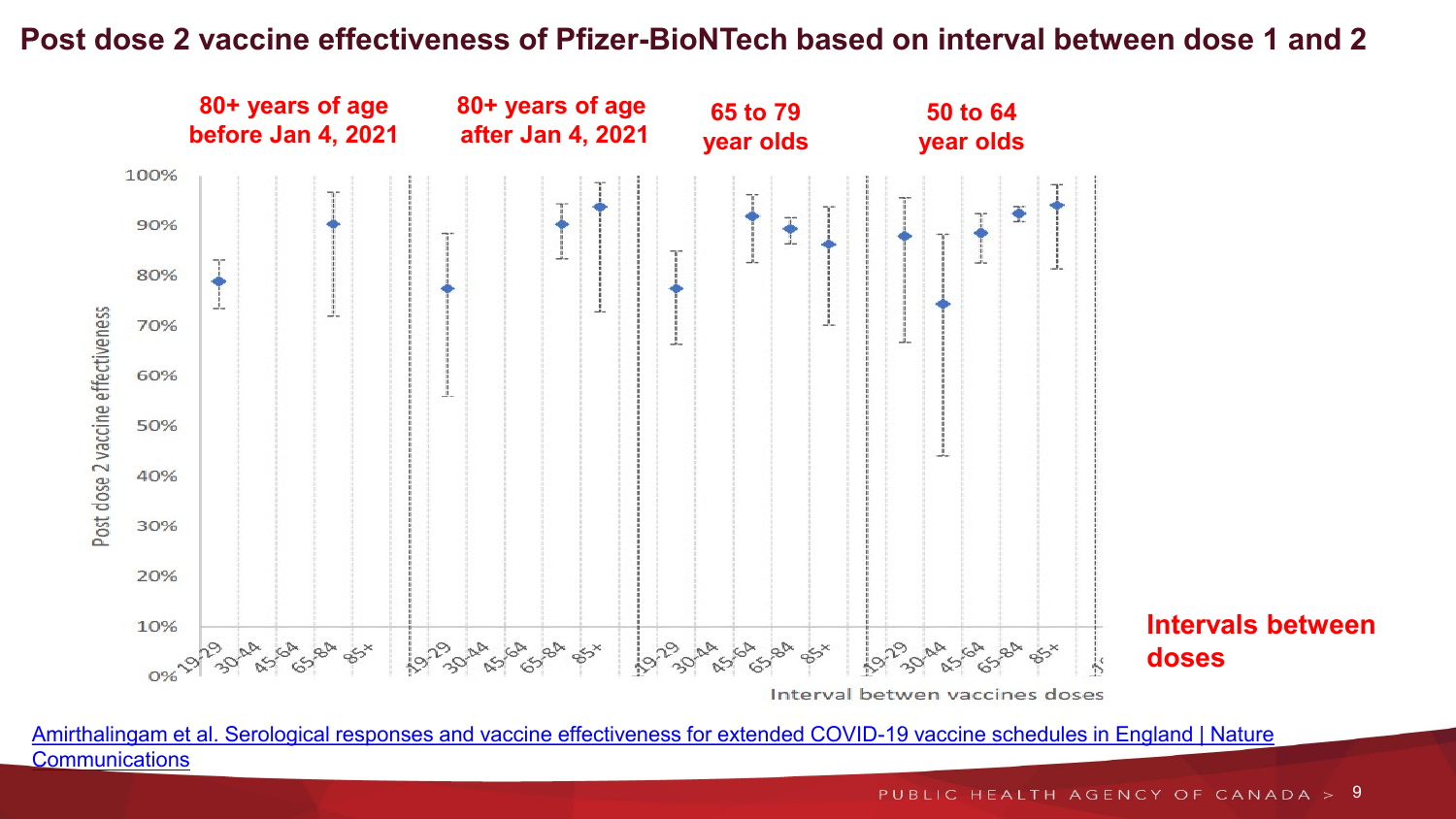# **mRNA vaccine effectiveness against infection and hospitalization by interval Quebec and British Columbia; May 30 to October 2, 2021; ≥ 18 years of age**



Skowronski et al, 2021 (Preprint) Two-dose SARS-CoV-2 vaccine effectiveness with mixed schedules and extended dosing intervals: test-negative design studies from British Columbia and Quebec, Canada<https://www.medrxiv.org/content/10.1101/2021.10.26.21265397v1>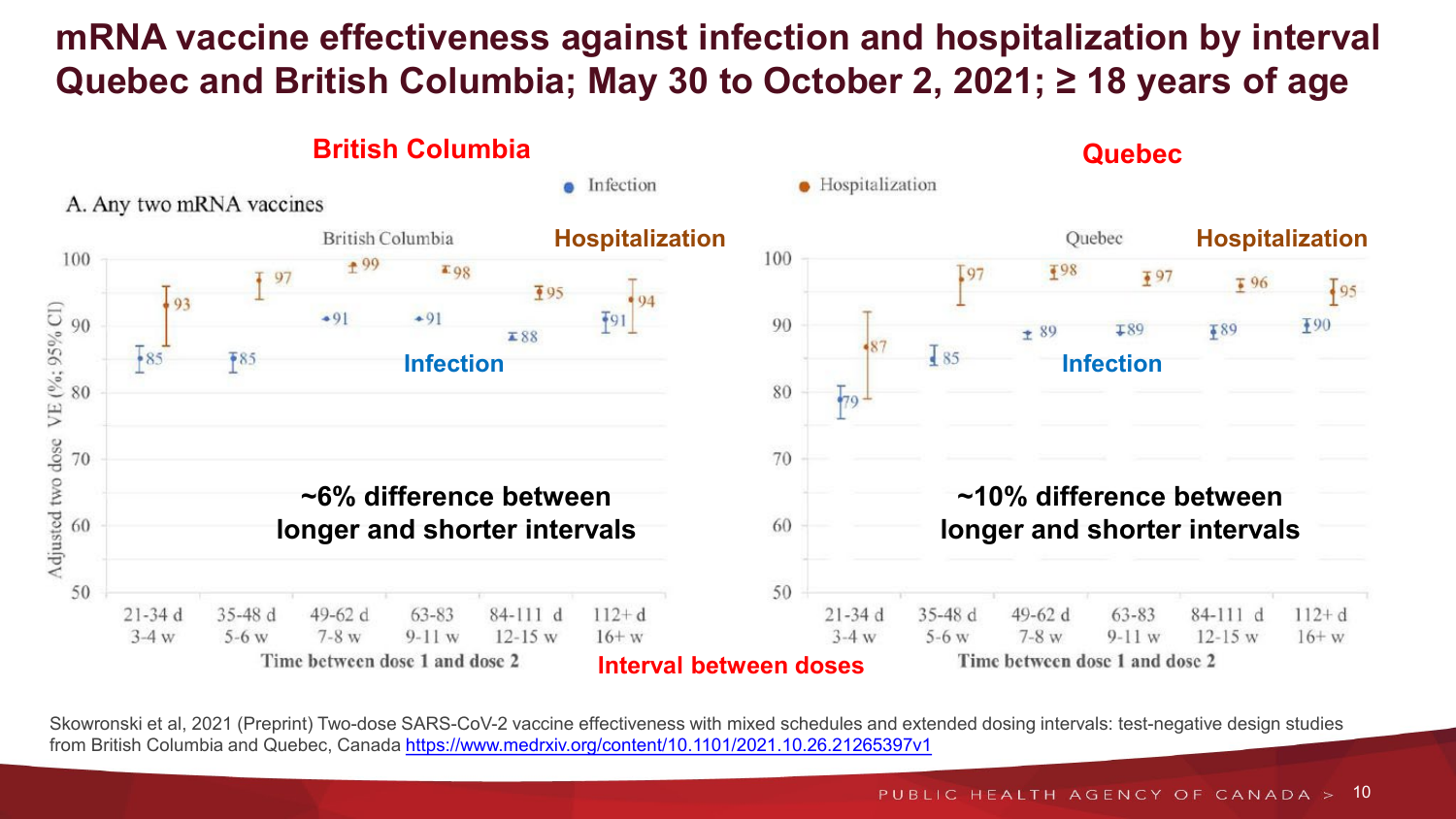## **Pfizer-BioNTech vaccine effectiveness against infection by time since second dose and interval - Quebec and British Columbia**

Figure 6. Adjusted two-dose vaccine effectiveness against infection by interval between doses and time since second dose, BNT162b2, 218year-olds, British Columbia and Quebec, Canada



Shown are adjusted vaccine effectiveness (VE) estimates and 95% confidence intervals (CI) against infection (timed on specimen collection date) by interval between the first and second dose (3-4 weeks in purple; 5-6 weeks in dashed yellow; 7+ weeks in green) and time since the second dose among adults ≥18 years old who were vaccinated with two BNT162b2 vaccines in the provinces of British Columbia (BC) and Quebec. All VE estimates are adjusted for age group (18-49, 50-69, 70-79,  $\geq 80$  years); sex (men, women); individual epidemiological week of the analysis period (weeks 22-39, categorical); and region of the province (5 in each province). For additional details including corresponding sample sizes and precise unadjusted and adjusted estimates and 95%CI, see Supplementary Table 19 (by vaccine type, including mRNA combined and by mRNA vaccine type, as well as ChAdOx1).

Version: 26 October, 2021

Page 28 of 28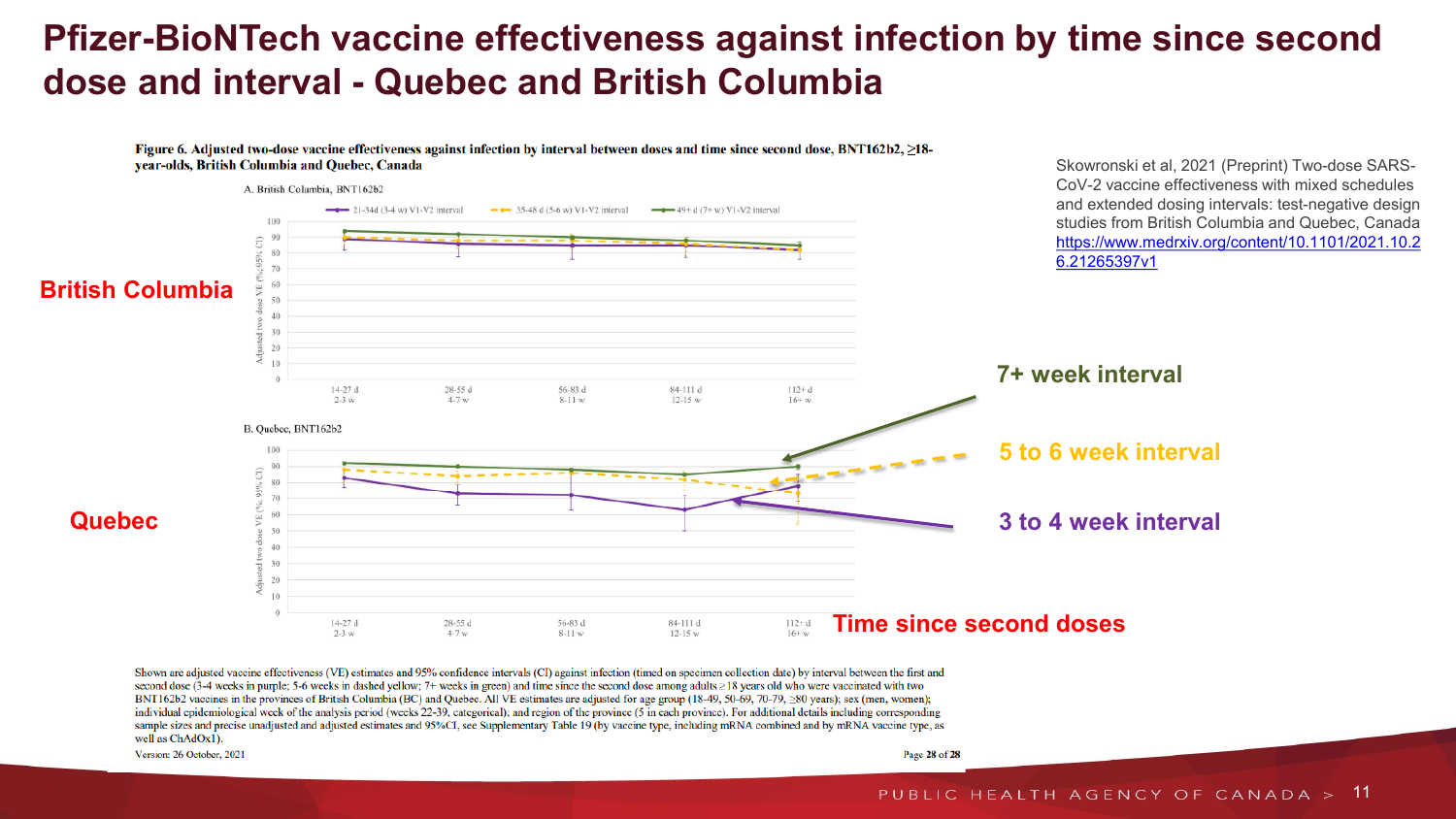# **mRNA vaccine effectiveness against infection by time since second dose and interval – Ontario; January to November 2021; ≥16 years of age**

VE of 2 doses of mRNA vaccines against infection



[Kwong et al. E](https://www.covid19immunitytaskforce.ca/wp-content/uploads/2022/01/citf-boosters-seminar-en.pdf)ffectiveness of COVID-19 vaccines over time in Ontario. Presentation January 24, 2022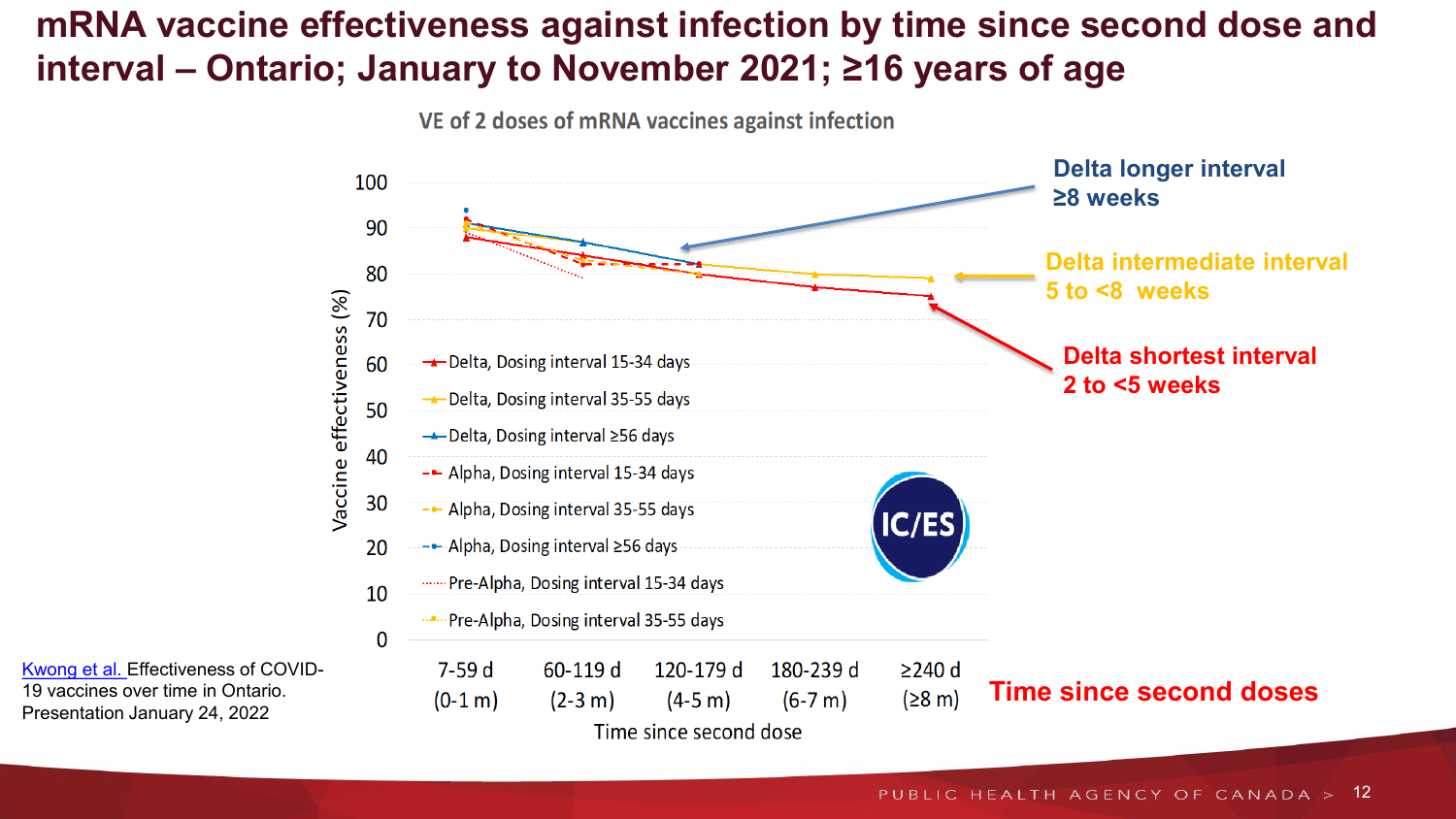# **Vaccine effectiveness and immunogenicity summary**

- One dose provides approximately 60 to 70% vaccine effectiveness that lasts out to about 8 to 10 weeks
- One dose protection is higher against severe disease than infection
- The longer interval between primary series doses results in a higher antibody response
- The longer interval between primary series doses results in somewhat higher vaccine effectiveness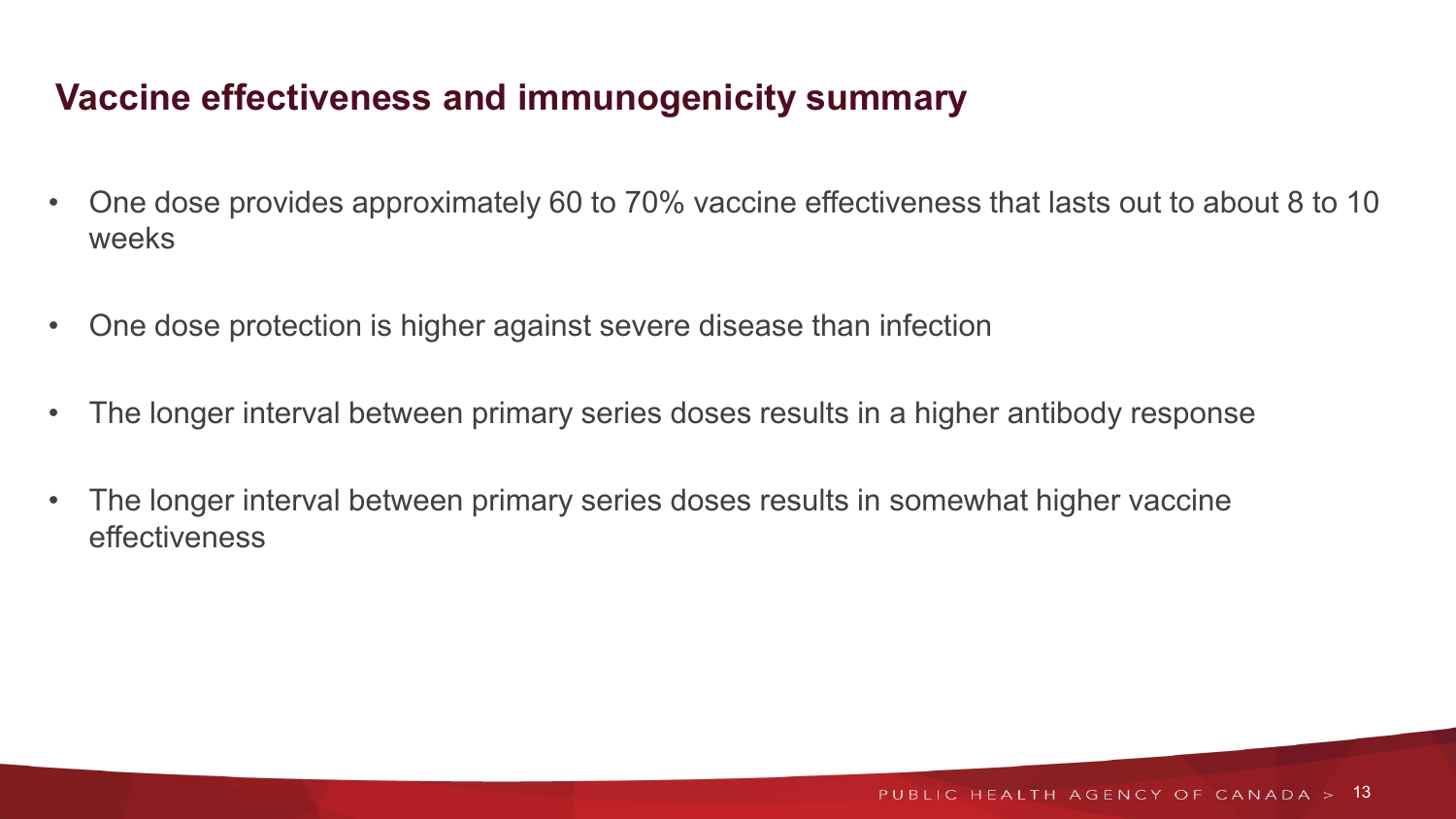# **Canadian dosing interval by jurisdiction (all vaccines, all ages)**

- Majority (52%) had an interval of 50-77 days
- Very few  $(4\%)$  received their  $2<sup>nd</sup>$  dose within 28 days of the 1<sup>st</sup>
- 3 groups:
	- Territories had shorter dosing intervals
	- AB, SK, MB, ON, NB, and NS had more evenly distributed dosing intervals
	- BC, QC, NL, and PE had larger dosing intervals



Figure 2. Percent distribution of people fully vaccinated with a COVID-19 vaccine in Canada by interval between doses, August 14, 2021.

Figure 3. Percent distribution of people fully vaccinated with a COVID-19 vaccine in Canada by interval between doses and province or territory of residence, August 14, 2021.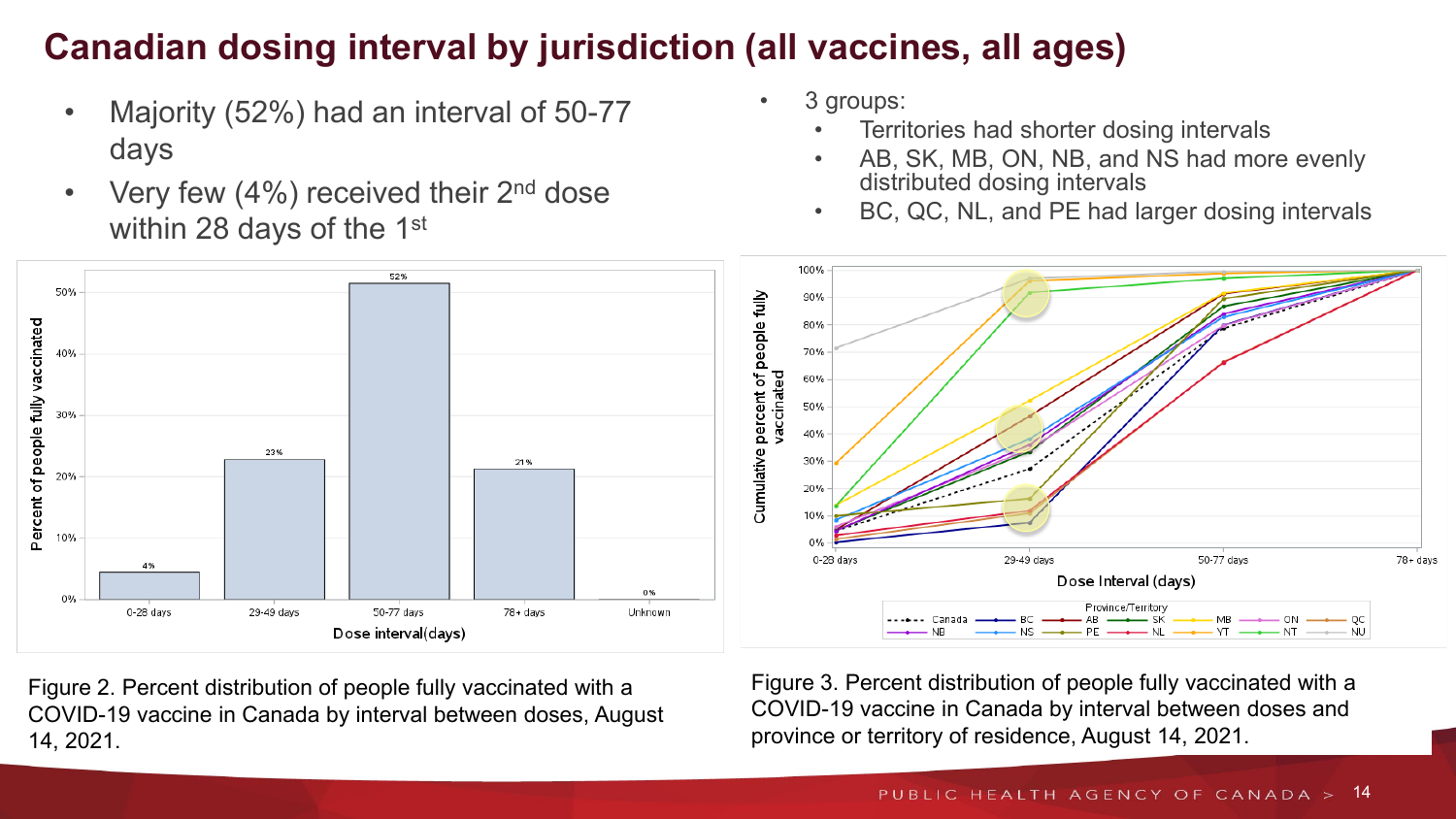### **Myocarditis/pericarditis cases following mRNA COVID-19 vaccines in Ontario, Canada, by vaccine product, schedule, and interval, 7-day risk period**

- The reporting rate of myocarditis or pericarditis was higher following the second dose of mRNA vaccine than after the first dose, particularly for those individuals receiving Moderna as the second dose of the series.
- The highest reporting rate of myocarditis/pericarditis was observed in males aged 18-24 years following Moderna as the second dose; the rate in this age group after Moderna was **5.1** (95% CI: 1.9 to 15.5) times higher than the rate following Pfizer-BioNTech as the second dose.
- **For both vaccine products, overall reporting rates were higher when the interval between doses was shorter (i.e., ≤30 days).**
- Among individuals who received Moderna for the second dose, rates were higher for those who had a heterologous as opposed to homologous vaccine schedule.
- **Conclusions and relevance:** results suggest that vaccine product, inter-dose interval and vaccine schedule combinations may play a role in the risk of myocarditis/pericarditis, in addition to age and sex.
- Ongoing analyses of national passive surveillance from the Canadian Adverse Event Following Immunization Surveillance System (CAEFISS) (which includes the Ontario dataset) supports the same interval trend.

Buchan et al, [Epidemiology of myocarditis and pericarditis following mRNA vaccines in Ontario, Canada: by vaccine product, schedule and interval | medRxiv](https://www.medrxiv.org/content/10.1101/2021.12.02.21267156v1)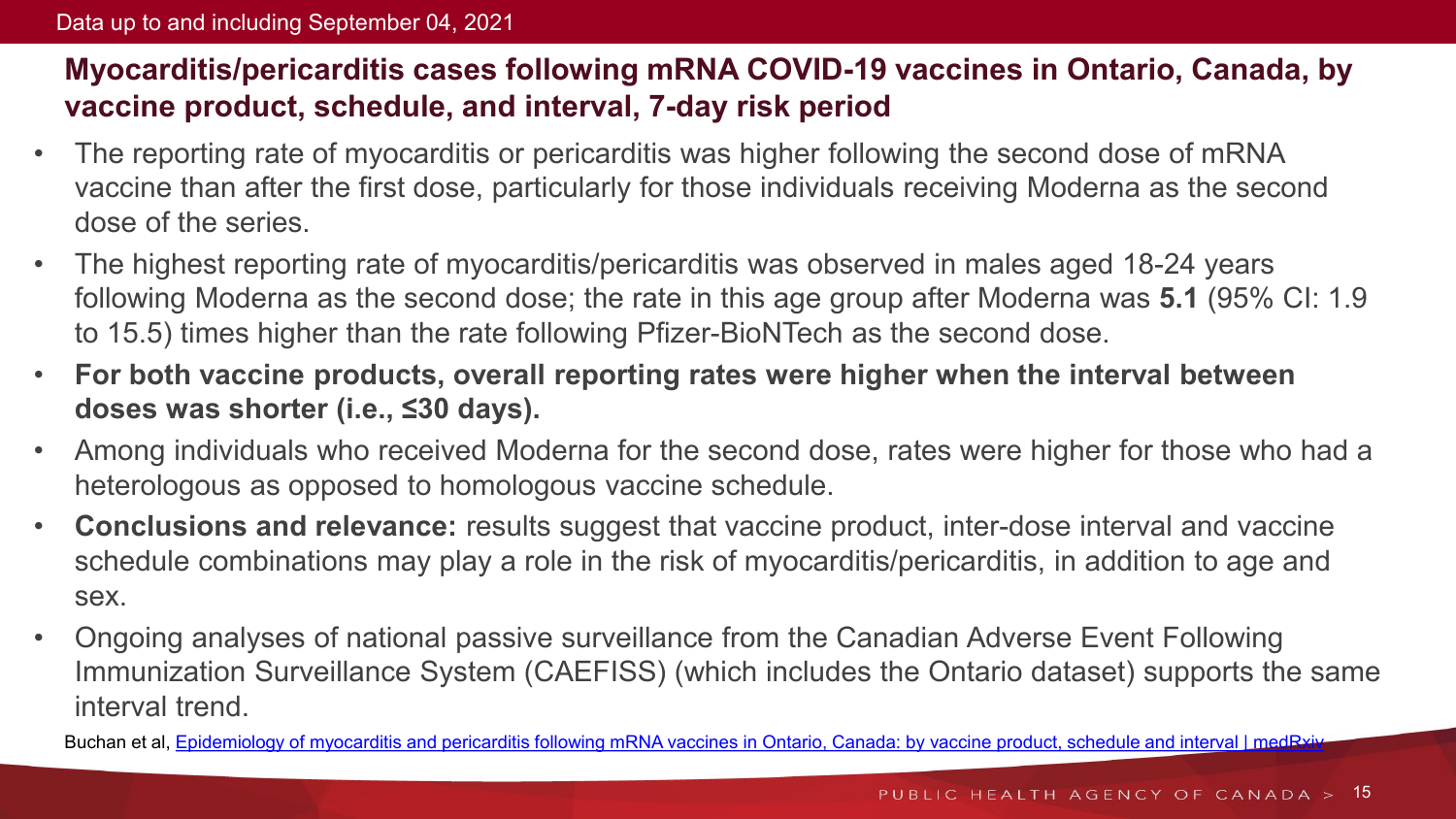#### Data up to and including September 04, 2021

### **Myocarditis/pericarditis cases (≥12 years of age) following mRNA COVID-19 vaccines in Ontario, Canada, by vaccine product, schedule, and interval, 7-day risk period (n=297)\***



- For both vaccine products, overall myocarditis/pericarditis reporting rates were higher when the interval between doses was shorter (i.e., ≤30 days).
- Overall, unadjusted rate ratios comparing ≤30 days vs. ≥56 days were similar:
	- o Moderna (RR= **5.2**, 95% CI: 2.6 to 10.0)
	- o Pfizer-BioNTech (RR=**5.5,**  95% CI: 3.1 to 9.6).

\*Overall reporting rate of myocarditis/pericarditis among people who have completed their two-dose series with dose 2 on or after June 1, 2021 by homologous/heterologous schedule by inter-dose interval

Buchan et al, [Epidemiology of myocarditis and pericarditis following mRNA vaccines in Ontario, Canada: by vaccine product, schedule and interval | medRxiv](https://www.medrxiv.org/content/10.1101/2021.12.02.21267156v1)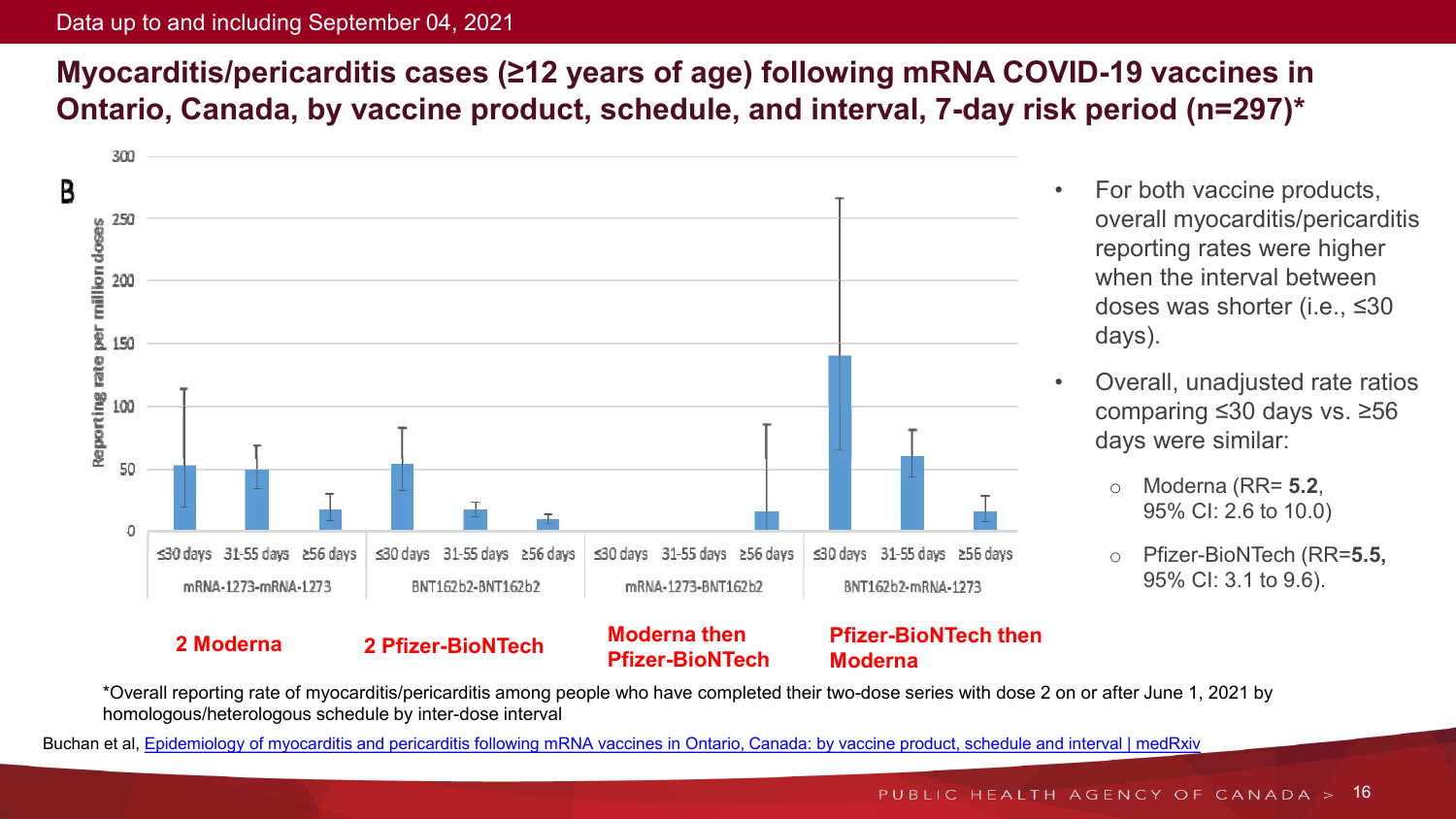### **Myocarditis/pericarditis Canadian summary**

- Myocarditis/pericarditis risk after vaccination appears to be higher in Moderna recipients versus Pfizer-BioNTech recipients.
- Risk is several fold higher in young males aged 18-29 years after dose 2.
- Shorter dose interval and mRNA schedule with Moderna as second dose appears to be associated with higher reporting rates.

#### **References:**

- Natalia K Abraham et al. (2021) Myocarditis and/or Pericarditis Risk After mRNA COVID-19 Vaccination: A Canadian Head to Head Comparison of BNT162b2 and mRNA-1273 Vaccines [https://papers.ssrn.com/sol3/papers.cfm?abstract\\_id=3988612](https://papers.ssrn.com/sol3/papers.cfm?abstract_id=3988612)
- Sarah A Buchan et al. (2021) Epidemiology of myocarditis and pericarditis following mRNA vaccines in Ontario, Canada: by vaccine product, schedule and interval. <https://www.medrxiv.org/content/10.1101/2021.12.02.21267156v1>
- Myocarditis and pericarditis risk after mRNA vaccination: A population-based analysis of the effect of inter-dose interval and vaccine combination in Canada (In development)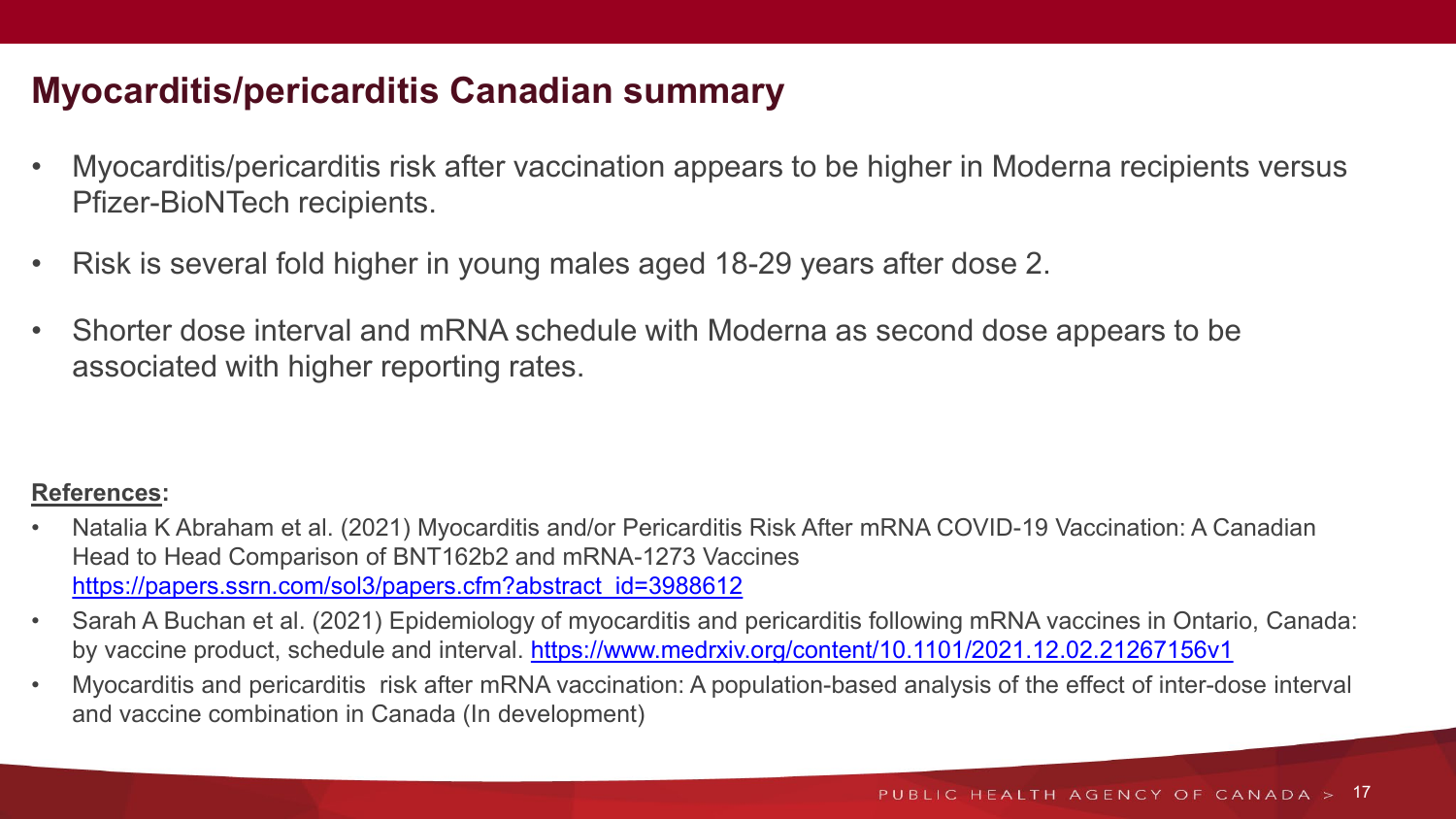# **Acknowledgements**

- Dr. Natalia Abraham
- Dr. Marina Salvadori
- Dr. April Killikelly
- Dr. Joseline Zafack
- Dr. Nicole Forbes
- Eva Wong
- Joshua Montroy
- Kelsey Young

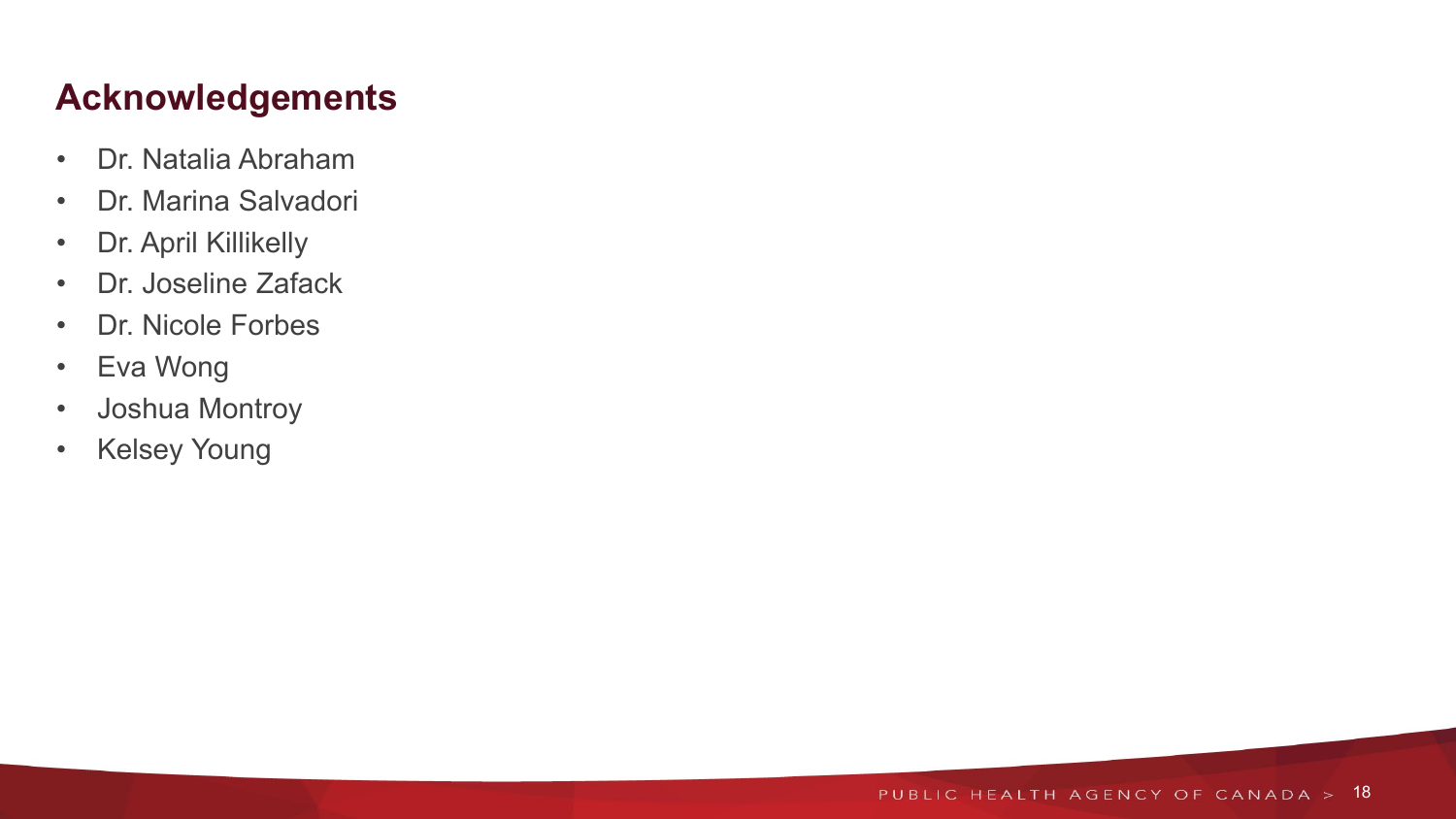# **NACI Membership**

**Members:** S Deeks (Chair), R Harrison (Vice-Chair), M Andrew, J Bettinger, N Brousseau, H Decaluwe, P De Wals, E Dubé, V Dubey, K Hildebrand, K Klein, J Papenburg, A Pham-Huy, B Sander, S Smith, and S Wilson

**Liaison representatives:** L Bill / M Nowgesic (Canadian Indigenous Nurses Association), LM Bucci (Canadian Public Health Association), E Castillo (Society of Obstetricians and Gynaecologists of Canada), A Cohn (Centers for Disease Control and Prevention, United States), L Dupuis (Canadian Nurses Association), D Fell (Canadian Association for Immunization Research and Evaluation), S Funnell (Indigenous Physicians Association of Canada), J Hu / N Ivers (College of Family Physicians of Canada), M Lavoie (Council of Chief Medical Officers of Health), D Moore (Canadian Paediatric Society), M Naus (Canadian Immunization Committee), A Ung (Canadian Pharmacists Association)

**Ex-officio representatives:** V Beswick-Escanlar (National Defence and the Canadian Armed Forces), E Henry (Centre for Immunization and Respiratory Infectious Diseases (CIRID), PHAC), M Lacroix (Public Health Ethics Consultative Group, PHAC), C Lourenco (Biologic and Radiopharmaceutical Drugs Directorate, Health Canada), S Ogunnaike-Cooke (CIRID, PHAC), K Robinson (Marketed Health Products Directorate, HC), G Poliquin (National Microbiology Laboratory, PHAC), and T Wong (First Nations and Inuit Health Branch, Indigenous Services Canada)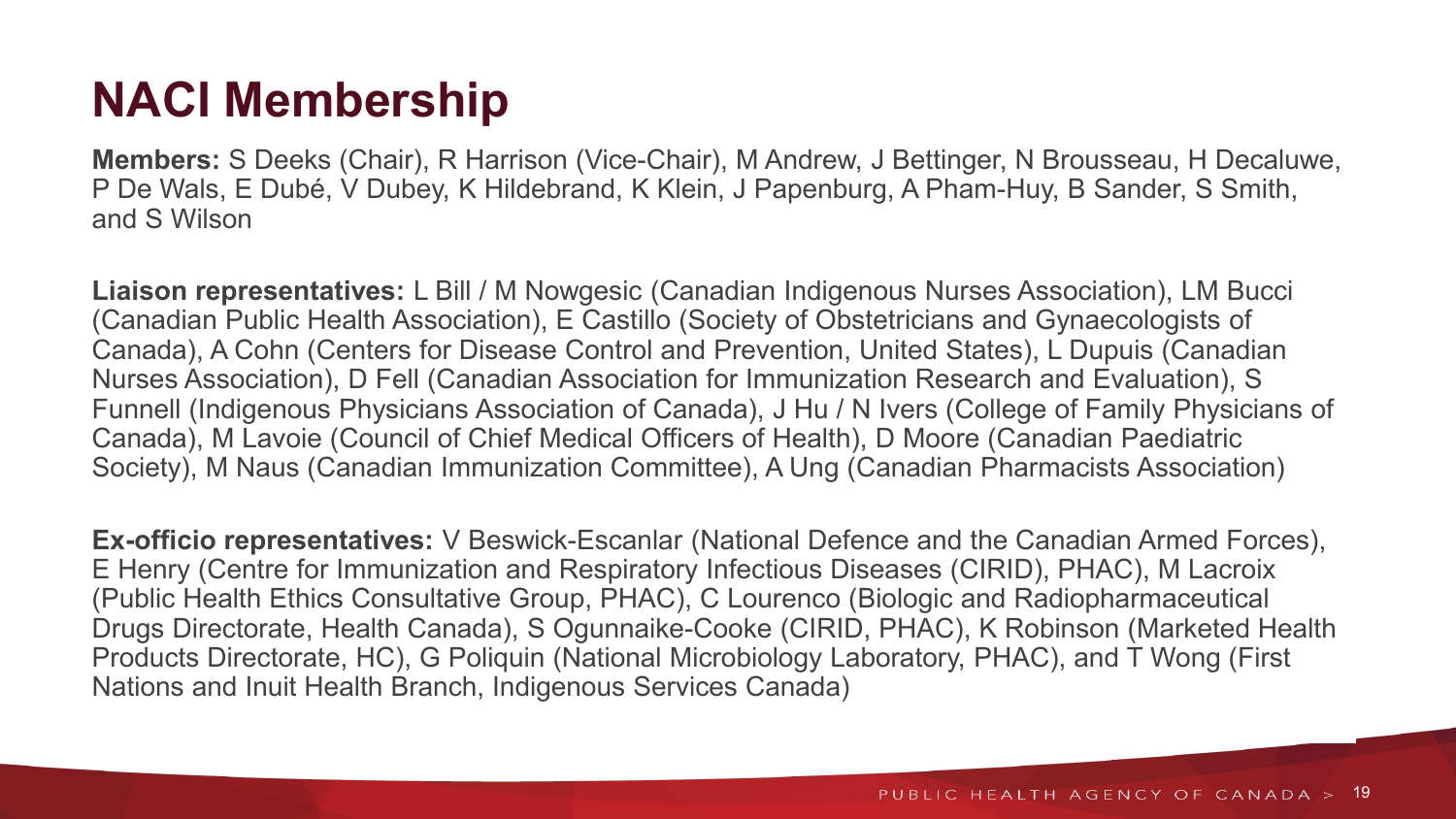# **NACI High Consequence Infectious Disease Working Group**

**WG Chair:** R Harrison

**PHAC Leads:** SJ Ismail, K Young

**Working Group Members:** R Harrison (Chair), Y-G Bui, S Deeks, K Dooling, K Hildebrand, M Miller, M Murti, J Papenburg, and S Vaughan

**PHAC Participants:** NK Abraham, N Alluqmani, L Coward, N Forbes, C Jensen, CY Jeong, A Jirovec, A Killikelly, R Krishnan, SH Lim, N Mohamed, J Montroy, A Nam, S Pierre, R Pless, M Salvadori, A Sinilaite, A Stevens, R Stirling, E Tice, A Tuite, MC Tunis, B Warshawsky, E Wong, R Ximenes, MW Yeung, J Zafack

**Project Management Support:** K Ramotar, N St-Pierre, C Mauviel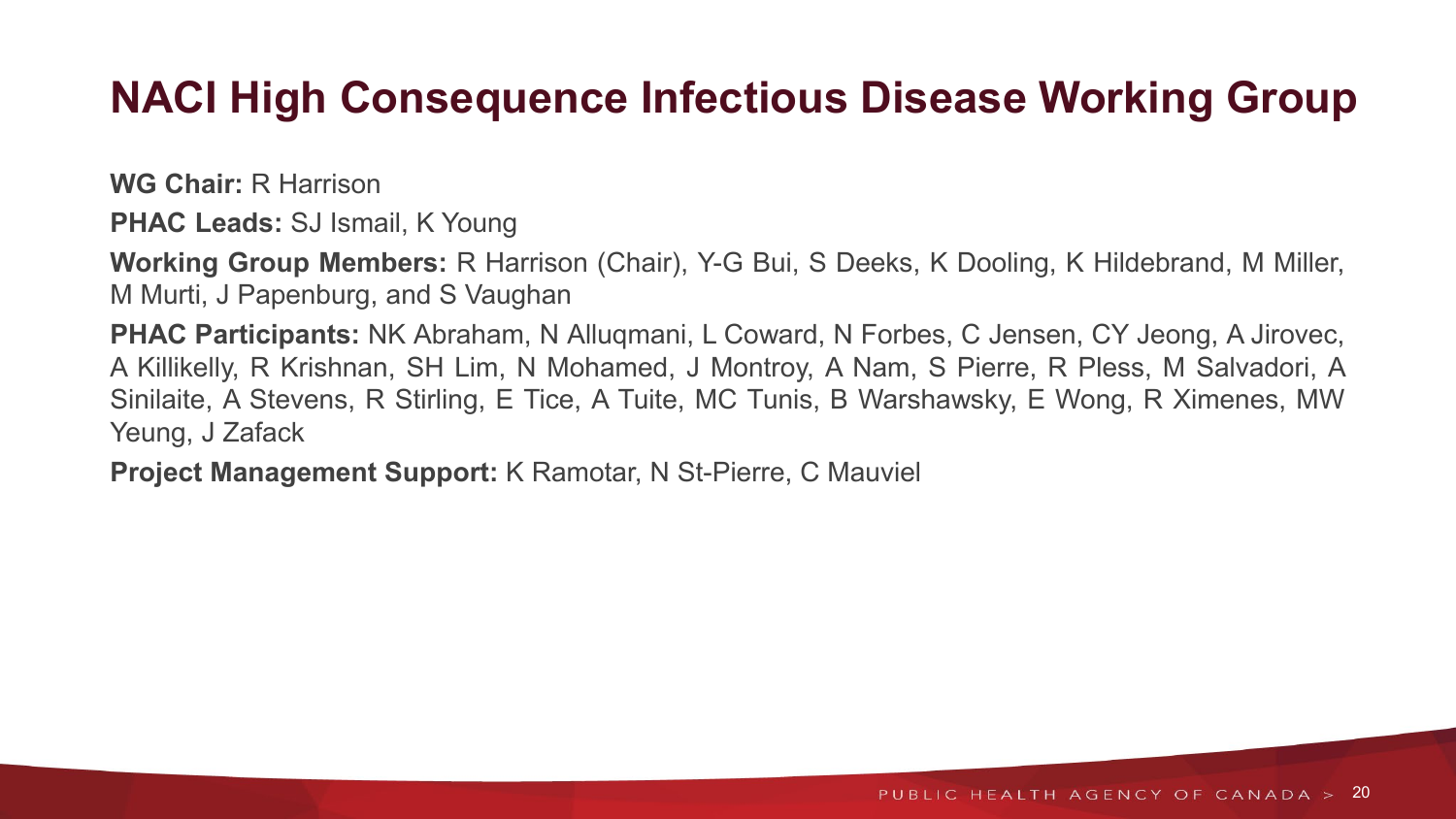# **NACI Vaccine Safety Working Group (VSWG)**

**WG Chair:** J Bettinger

**PHAC Leads:** J Zafack, R Pless

**Working Group Members:** J Bettinger (Chair), N Brousseau, E Castillo, V Dubey, D Fell, K Hildebrand, A Pham-Huy, S Wilson, G Lacuesta, B Seifert, K Top

**PHAC Participants:** R Krishnan, C Jensen, E Abrams, N Dayneka, H Anyoti, J Montroy, M Tunis, K Johnson, A Shaw, K Hutchings, A Stevens, N Forbes, M Salvadori, B Warshawsky, NK Abraham, S Ismail, K Young, L Coward, R Goddard

**Project Management Support:** N St-Pierre, K Ramotar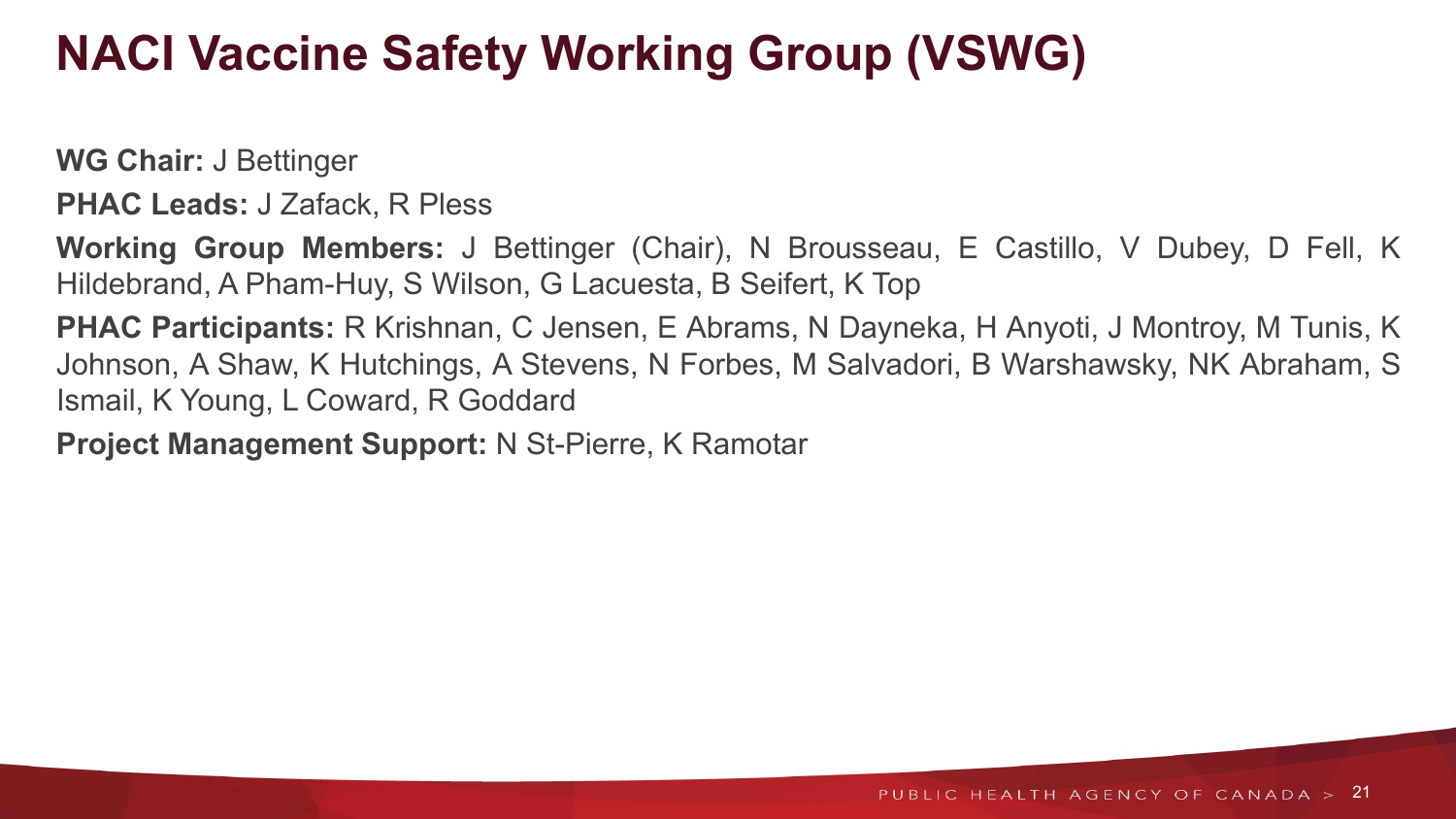## **Current NACI interval recommendations**

- **5 to 11 years olds (general population):** At least 8 weeks between the first and second doses in the primary series
- **12 years of age and over (general population):** 8 weeks between the first and second doses in the primary series
- **Moderately to severely immunocompromised (5 years of age and over):** 4- to 8-week interval between each dose in the primary series
- **Booster dose (18 years of age and over):** At least 6 months between the primary series and the booster